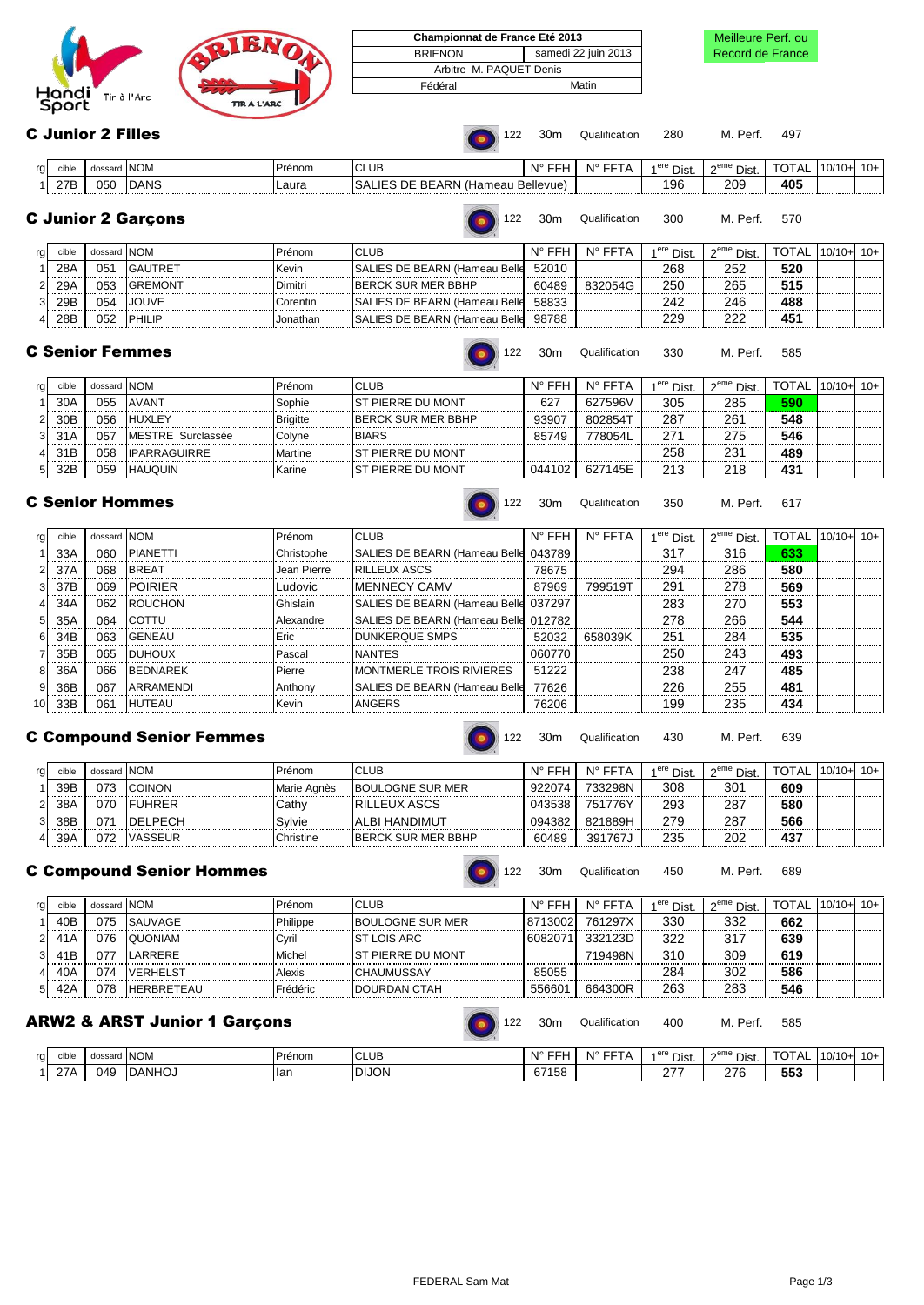|    |       |             | <b>ARW2 &amp; ARST Junior 2 Femmes</b>  |               | 122                            | 50 <sub>m</sub> | Qualification | 430                    | Record:                | 587          |          |       |
|----|-------|-------------|-----------------------------------------|---------------|--------------------------------|-----------------|---------------|------------------------|------------------------|--------------|----------|-------|
| rg | cible | dossard NOM |                                         | Prénom        | <b>CLUB</b>                    | N° FFH          | N° FFTA       | 1 <sup>ere</sup> Dist  | 2 <sup>eme</sup> Dist. | <b>TOTAL</b> | $10/10+$ | $10+$ |
|    |       |             |                                         |               |                                |                 |               |                        |                        | 0            |          |       |
|    |       |             | <b>ARW2 &amp; ARST Junior 2 Garcons</b> |               | 122                            | 50 <sub>m</sub> | Qualification | 460                    | Record:                | 609          |          |       |
| rg | cible | dossard NOM |                                         | Prénom        | <b>CLUB</b>                    | $N^{\circ}$ FFH | N° FFTA       | 1 <sup>ere</sup> Dist. | 2 <sup>eme</sup> Dist. | TOTAL 10/10+ |          | $10+$ |
|    |       |             |                                         |               |                                |                 |               |                        |                        | 0            |          |       |
|    |       |             | <b>ARW1 &amp; ARST Senior Femmes</b>    |               | 122                            | 50 <sub>m</sub> | Qualification | 430                    | Record:                | 538          |          |       |
| rg | cible | dossard NOM |                                         | <b>PRENOM</b> | <b>CLUB</b>                    | $N^{\circ}$ FFH | N° FFTA       | 1 <sup>ere</sup> Dist  | 2 <sup>eme</sup> Dist. | <b>TOTAL</b> | $10/10+$ | $10+$ |
|    | 06A   | 008         | <b>BRYS</b>                             | Virginie      | <b>WINGLES</b>                 | 070266          | 717998H       | 246                    | 293                    | 539          |          |       |
|    |       |             | <b>ARW1 &amp; ARST Senior hommes</b>    |               | 122                            | 50 <sub>m</sub> | Qualification | 460                    | Record:                | 669          |          |       |
| rg | cible | dossard NOM |                                         | <b>PRENOM</b> | <b>CLUB</b>                    | $N^{\circ}$ FFH | N° FFTA       | 1 <sup>ere</sup> Dist. | 2 <sup>eme</sup> Dist. | <b>TOTAL</b> | $10/10+$ | $10+$ |
|    | 06B   | 009         | <b>GESBERT</b>                          | Sebastien     | <b>MAULE</b>                   | 013230          |               | 276                    | 288                    | 564          |          |       |
|    |       |             | <b>ARW2 &amp; ARST Senior Femmes</b>    |               | 122                            | 50 <sub>m</sub> | Qualification | 460                    | Record:                | 633          |          |       |
| rg | cible | dossard NOM |                                         | Prénom        | <b>CLUB</b>                    | N° FFH          | N° FFTA       | $1ere$ Dist            | 2 <sup>eme</sup> Dist  | <b>TOTAL</b> | $10/10+$ | $10+$ |
|    | 07B   | 011         | <b>PIMPIM</b>                           | Marie Jeanne  | <b>SEMUR EN AUXOIS</b>         | 79648           | 772735E       | 267                    | 274                    | 541          |          |       |
| 2  | 07A   | 010         | <b>LEMARCOU</b>                         | Julia         | <b>ANGERS</b>                  | 70042           |               | 228                    | 230                    | 458          |          |       |
|    |       |             | <b>ARW2 &amp; ARST Senior Hommes</b>    |               | 122                            | 50 <sub>m</sub> | Qualification | 500                    | Record:                | 676          |          |       |
| rg | cible | dossard NOM |                                         | Prénom        | <b>CLUB</b>                    | N° FFH          | N° FFTA       | 1 <sup>ere</sup> Dist  | 2 <sup>eme</sup> Dist  | <b>TOTAL</b> | $10/10+$ | $10+$ |
|    | 13A   | 021         | <b>BOHN</b>                             | Eric          | COLMAR HOHLANDSBOURG           | 77737           | 656464J       | 324                    | 324                    | 648          |          |       |
|    | 10A   | 016         | <b>HOUET</b>                            | Sylvain       | ST DIZIER (la flèche Bragarde) | 76710           | 732889U       | 298                    | 315                    | 613          |          |       |
| З  | 13B   | 022         | <b>MUNOZ</b>                            | Hervé         | RILLEUX ASCS                   | 043534          | 632032S       | 289                    | 297                    | 586          |          |       |
|    | 08B   | 013         | <b>ROGIER</b>                           | David         | YZEURE                         | 096643          | 695622L       | 288                    | 295                    | 583          |          |       |
|    | 11A   | 018         | <b>DARRAS</b>                           | Benoit        | CALAIS                         | 93767           | 785473A       | 272                    | 291                    | 563          | 10       | 2     |
|    | 09B   | 015         | <b>GUILLIER</b>                         | Philippe      | SEMUR EN AUXOIS                | 79646           | 406714F       | 289                    | 274                    | 563          | 9        | 2     |
|    | 12A   | 020         | <b>PERRIN</b>                           | Mathieu       | LUNEVILLE HANDISPORT           | 038450          | 760045L       | 272                    | 284                    | 556          |          |       |
|    | 09A   | 014         | <b>FOUQUE</b>                           | Julien        | MENNECY CAMV                   | 441901          | 336641P       | 272                    | 265                    | 537          |          |       |
| 9  | 10B   | 017         | <b>HABRAN</b>                           | Franck        | <b>MENNECY CAMV</b>            | 056482          | 638901H       | 256                    | 250                    | 506          |          |       |

 $\overline{a}$ 

|     |     | <b>ARW2 &amp; ARST Vétéran Hommes</b> |         | 122                         | 50 <sub>m</sub> | Qualification | 480 | Record | 620 |
|-----|-----|---------------------------------------|---------|-----------------------------|-----------------|---------------|-----|--------|-----|
|     | 019 | LEGER                                 | Franck  | <b>CHEVILLY LA RUE ELAN</b> | 3967204         | 783282U       | 207 | 249    | 456 |
| 08/ | 012 | <b>BAILLARGEAUX</b>                   | Francis | <b>ST CYR</b>               | 00522           |               | 244 | 248    | 492 |
| 0B  | 017 | <b>HABRAN</b>                         | Franck  | <b>IMENNECY CAMV</b>        | 056482          | 638901H       | 256 | 250    | 506 |

| RGI  | cible   | dossard NOM |                | Prénom    | <b>CLUB</b>               | N°     | N° FFTA | <sup>ere</sup> Dist. | 2 <sup>eme</sup> Dist. | TOTAL        | $10/10 -$ | l 10+ |
|------|---------|-------------|----------------|-----------|---------------------------|--------|---------|----------------------|------------------------|--------------|-----------|-------|
|      | 47      | 023         | <b>GUITTON</b> | Michel    | <b>IBESSAY SUR ALLIER</b> | 050503 | 351340S | 288                  | 312                    | 600          |           |       |
|      | -<br>57 | 025         | <b>ONCKE</b>   | ≡tienne   | <b>DUNKERQUE SMPS</b>     | 82523  | 391381P | 292                  | 288                    | 580          |           |       |
| ا د. | 5B      | 026         | OUIS           | Bernard   | NANCY (Grand)             | 07172  | 007926R | 276                  | 275                    | $55^{\circ}$ |           |       |
|      | 4F      | 024         | ORINI          | Dominiaue | <b>RILLEUX ASCS</b>       | 19343  | 344961  | 26'                  | 278                    | 539          |           |       |
|      | 6A      | 027         | PFRF7          | Alain     | ANGERS                    | 008823 |         | 219                  | 273                    | 492          |           |       |